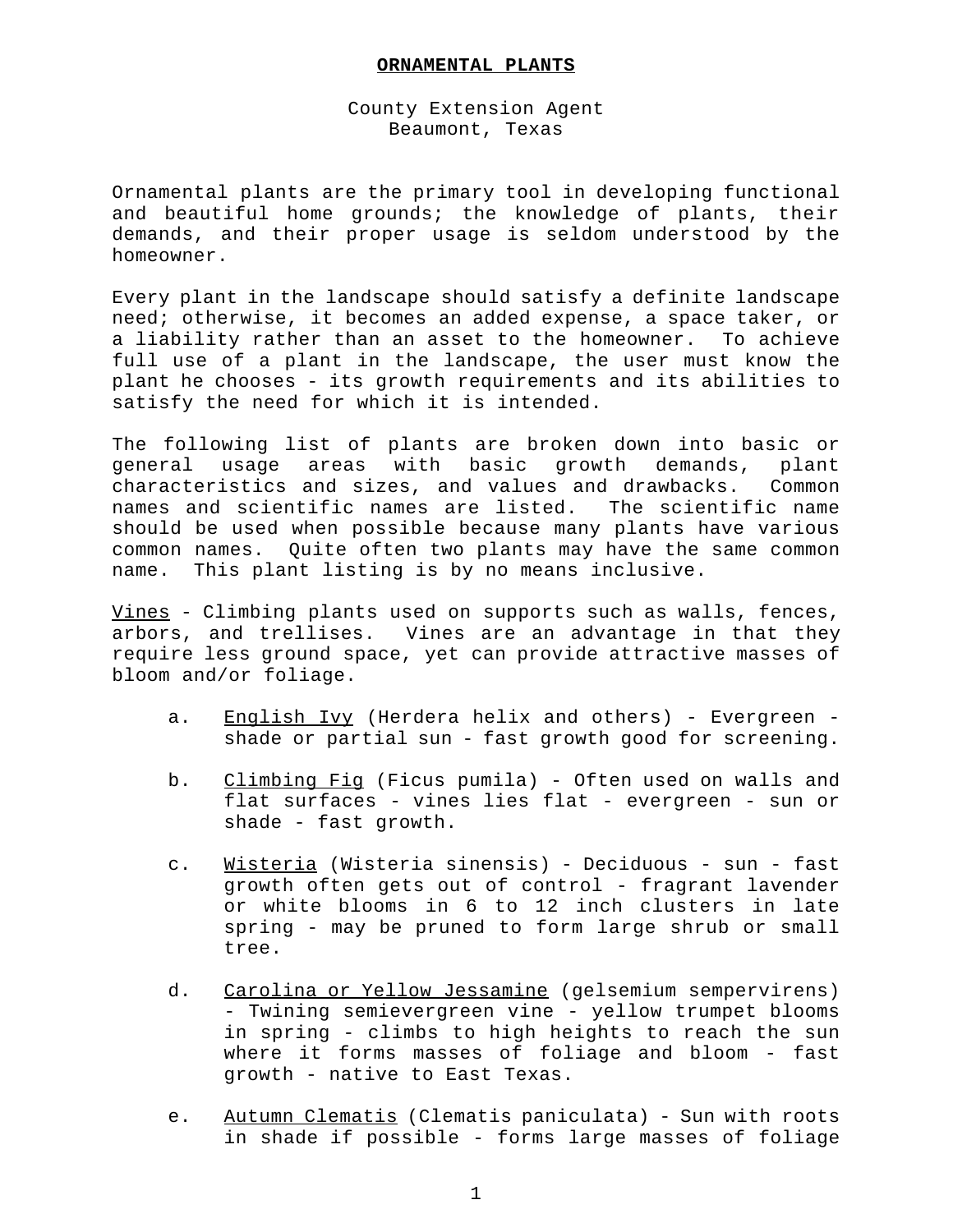and small clusters of white blooms in late summer and fall - semievergreen - fast growth - one of the only Clematis which do well in the lower south - provide good support and mulch root area.

- f. Confederate or Star Jasmine (Trachelospermum jasminoides) - Evergreen twining vine - white starshaped blooms in early summer are very fragrant prefers moist loamy soil - susceptible to scale and white-fly.
- g. Cypress Vine (Quamoclit pinnata) An annual twining vine which reseeds to return each year - very fine textured foliage - fast growing - likes sun - red or white small trumpet blooms in summer.
- h. Potato Vine (Discerea) Grown for foliage effect die in winter to return in spring - fast growth prefers sun.
- i. Fatshedra (Fatshedra lizei) A cross between Fatsia and English Ivy - evergreen - leaning type vine large coarse textured leaves - hardy - shade or partial sun - fast growth - prefers sun.
- j. Rosa De Montana, Coral Vine (Antigonon leptopus) Very vigorous late summer blooming vine with vivid pink clusters on yellow-green foliage - dies in winter to return in spring - will climb to 30 feet in one growing season.
- k. Evergreen Smilax (Smilax lanceolata) Very rugged evergreen vine - grown for foliage effect - spreads by underground tubers.
- 1. Virginia Creeper (Parthenocissus quinquefolia) Fast growing deciduous vine - shows rich, red fall color clings to walls or trellis - easy culture - native to North and East Texas.
- m. Snailseed or Moonseed Vine A delicate native vine of North and East Texas - deciduous but returns each spring - displays clusters of rich, red berries in fall and early winter.
- n. Common Trumpet Creeper (Campsis radicans) Clinging vine which demands sun and grows to great heights deciduous - displays large orange-red trumpets of blooms throughout summer - easy and fast growth native to most of Texas - "Madam Galen" improved variety.